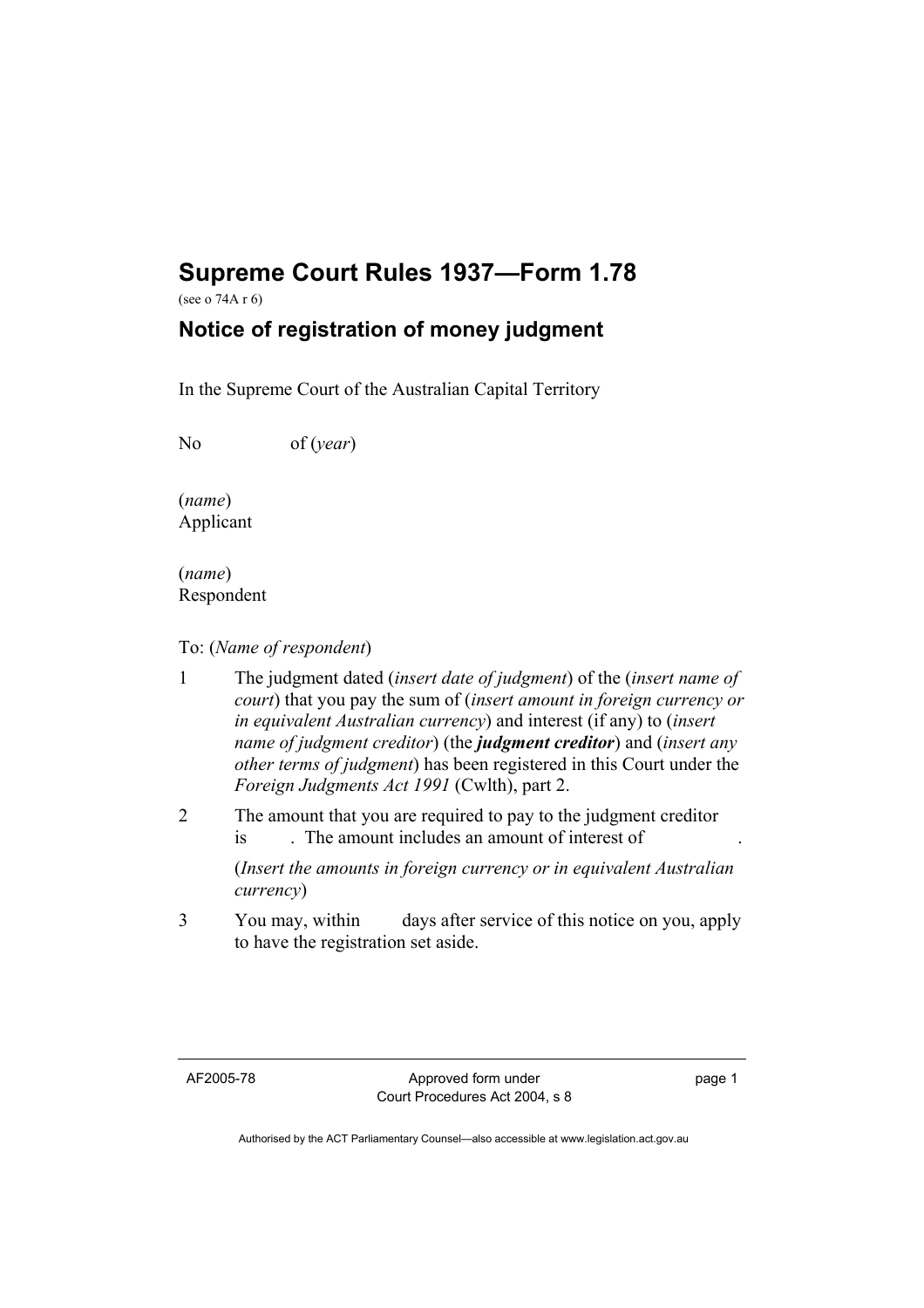The address for service of (*insert name of judgment creditor*) is (*state address*).

Date:

Signature of Registrar:

AF2005-78 Supreme Court Rules 1937—Form 1.78 page 2

Authorised by the ACT Parliamentary Counsel—also accessible at www.legislation.act.gov.au